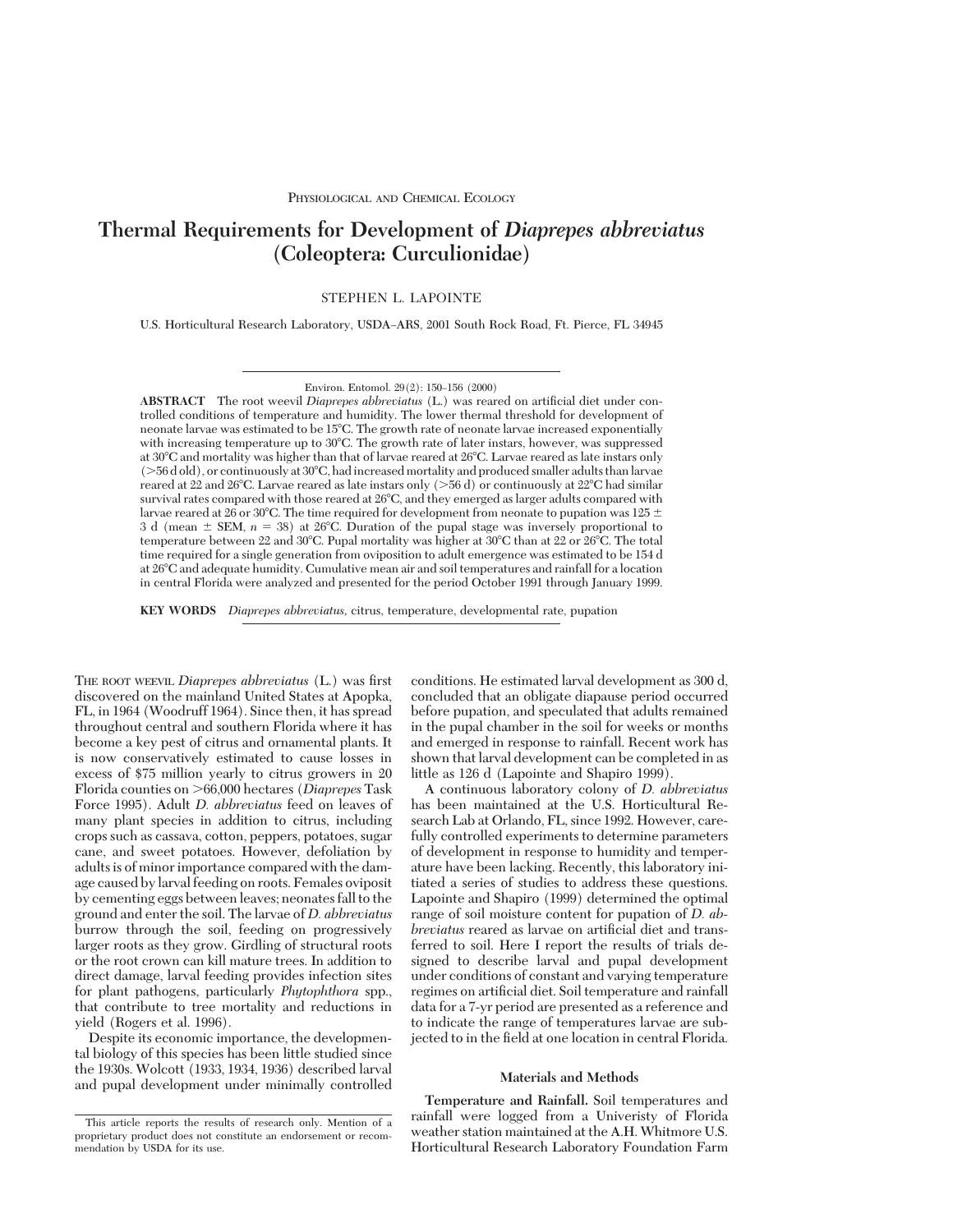Table 1. Mean ( $\pm$ SEM) fresh weight and mortality of neonate *D. abbreviatus* **larvae reared for 14 d on artificial diet at eight constant temperatures**

| $^{\circ}C$ | Wt, mg            | n  | %<br>mortality |
|-------------|-------------------|----|----------------|
| 12          | $0.100 \pm 0.004$ | 10 | 100            |
| 15          | $0.293 \pm 0.034$ | 84 | 56             |
| 19          | $0.246 \pm 0.019$ | 51 | 15             |
| 21          | $0.759 \pm 0.140$ | 49 | 18             |
| 22          | $0.819 \pm 0.144$ | 47 | 22             |
| 26          | $2.462 \pm 0.162$ | 56 |                |
| 30          | $7.860 \pm 0.486$ | 52 | 13             |
| 34          | $0.260 \pm 0.044$ | 9  | 85             |

at Leesburg, Lake County, central Florida. Soil temperatures were collected at depths of 10 and 50 cm beneath a weed-free sandy soil in full sun. Temperatures were logged every minute over  $\geq 7$  yr. Rainfall was recorded daily during the same period. Average daily minimum, maximum, and mean temperatures, and mean weekly rainfall were calculated  $(n = 7$  for each date) and graphed for the period from 2 October 1991 through 20 January 1999.

**Neonate Development.** Male and female adult *D. abbreviatus* were obtained from a laboratory colony maintained by the U.S. Horticultural Research Laboratory, Orlando, FL. These were caged (20 pairs per cage) on citrus foliage and provided with strips of wax paper for oviposition (Wolcott 1933). Eggs were collected within 8 h of oviposition and placed in plastic vials in temperature-controlled incubators with a photoperiod of 12:12 (L:D) h. Vials were misted with sterile water periodically to avoid desiccation of the eggs. To determine the weight of newly hatched neonates, 10 replicates of 50 neonates each were weighed and the mean weight per neonate was calculated. Individual neonate larvae were then placed in diet cups (PC100 30 ml cups and lids, Jet Plastica, Harrisburg, PA) containing a commercially prepared insect diet (Product No. F1675, Bio-Serv, Frenchtown, NJ) as previously described (Beavers 1982, Lapointe and Shapiro 1999). Larvae in diet cups were kept in plastic bags to prevent desiccation of the diet and placed in a dark growth chamber (24 d) at one of eight constant temperatures— $12, 15, 19, 22, 22, 26, 30,$  and 34°C. Larvae were removed, counted, and weighed after 14 d.

**Larval Development.** Individual neonate larvae were placed on artificial diet as described above. Diet cups containing larvae were placed in trays and held in plastic bags to prevent desiccation. Moisture content of the diet was 70% by weight at infestation of the cups. Water content of diet cups after 28 d was checked by drying the diet in an analytical oven at  $60^{\circ}$ C for  $>$ 3 d. Water content of the diet moisture over a 1-mo period declined by 4% but remained within the range required for rapid development (Lapointe and Shapiro 1999). Larvae were placed in incubators at an initial temperature (T1). After 46 d (trial 1) or 28 d (trial 2), larvae were weighed and transferred to fresh diet and placed at a new temperature (T2). After an additional 28 d, larvae were again weighed, placed on



**Fig. 1.** Minimum, maximum, and mean daily air and soil temperatures at 10 and 50 cm, Leesburg, FL. Data are daily averages for 1991-1998.

fresh diet and placed at a third temperature (T3) until adults emerged. Subsequent to transfer to T3, larvae were weighed every 28 d and transferred to fresh diet to maintain optimal moisture conditions. Temperature treatments (T1-T2-T3) were 22-22-22, 26-26-26, 30-30-30, 22-26-30, and 30-26-22. The experiment was repeated: trial 1 was initiated on 20 November 1997; trial 2 began on 16 December 1997. An electrical outage in early December 1997 resulted in higher temperatures in the incubators for 2 d during the early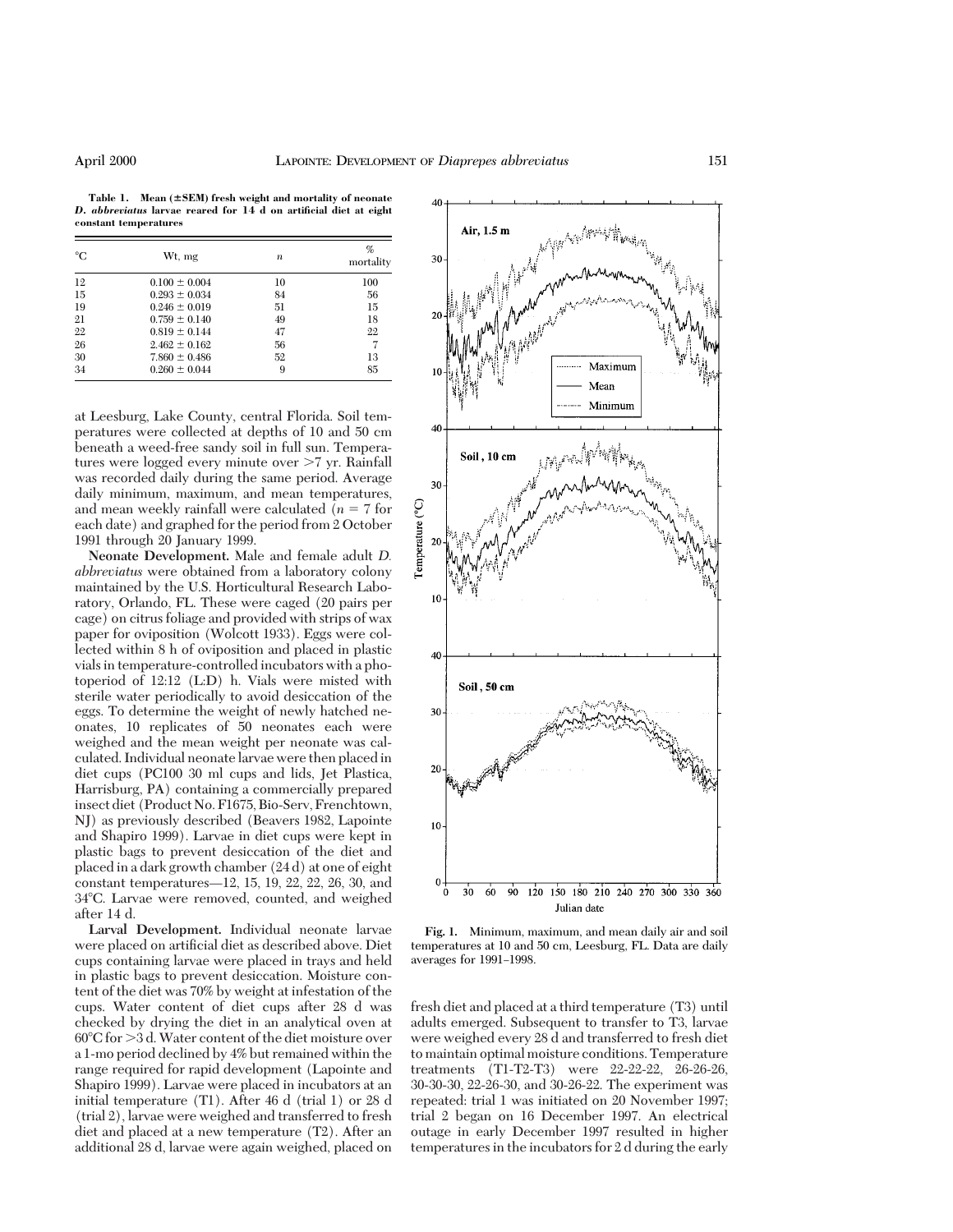

**Fig. 2.** Weight (FW  $\pm$  SEM) gained by larval *D. abbre* $via$ tus reared individually on artificial diet at three constant temperatures during the first  $28$  d of development  $(A)$  and during the period between 28 and 56 d (B).

stages of trial 1. This did not result in larval mortality, and the trial was continued but repeated (trial 2).

**Pupation and Adult Emergence.** Diet cups were checked daily for pupae. Pupae were held at the same temperatures as the respective larval treatment (T3) until adults emerged. Duration of the pupal stage was recorded and adults were weighed upon emergence.

**Statistical Analysis.** The effect of temperature treatments on duration of larval and pupal stadia in days and degree-days and larval weights were analyzed by analysis of variance (ANOVA) as a completely randomized design. Duration in degree-days was calculated by multiplying the number of days at a given temperature by the number of degrees the daily temperature was in excess of the lower thermal limit  $(15^{\circ}C)$ . No weight gain was detected for larvae reared at  $12^{\circ}$ C and all died during the course of the 2-wk trial. A threshold of 15°C was used based on 50% mortality of neonate larvae reared at that temperature and because weight gain was very small (Table 1). Where appropriate, means were compared by the Tukey hon-



**Fig. 3.** Temporal pattern of larval growth (weight) for *D. abbreviatus* reared individually on artificial diet at five temperature treatments.

estly significant differences test (Abacus Concepts 1996).

# **Results**

**Temperature and Rainfall.** The daily mean air temperature (grand mean of daily means over 7 yr) at Leesburg, FL, ßuctuated between a low of 9.9 and a high of 28.7°C with an overall mean ( $\pm$ SEM, *n* = 365) of  $21.7 \pm 0.3$ °C (Fig. 1). Daily mean soil temperature over the same period at 10 cm fluctuated between 9.9 and 28.7°C with an overall mean of 24.1  $\pm$  0.3°C. At 50 cm, daily mean soil temperature ßuctuated between 15.5 and 30.1°C with an overall mean of 24.0  $\pm$  0.2°C. At 50 cm, temperatures were similar to those at 10 cm but less variable (Fig. 1). Mean weekly rainfall over the 7-yr period ßuctuated between 0.32 and 4.97 cm. Highest rainfall  $(>14 \text{ cm/mol})$  occurred during the months of June through September; April and November were the driest months  $(<5 \text{ cm/mol})$ .

**Neonate Development.** The mean weight of newly hatched neonates (24 h old) was  $100.4 \pm 4.3 \mu$ g (*n* = 10). When placed on diet at  $12^{\circ}$ C, neonate mortality was high  $(>90%)$  and none showed detectable weight gain. At higher temperatures, larval fresh weight gain over 14 d increased exponentially with increasing temperature up to 30 $\degree$ C according to the relationship y =  $0.006 \times 10^{0.101x}$  ( $r^2 = 0.95$ ) where y is larval weight (mg) and x is temperature  $(^{\circ}C)$ . Mortality was high  $(85%)$  at  $34^{\circ}$ C and weight gain of surviving larvae was very low (Table 1). At 34°C, 33% of the larvae were not recovered from the diet cups; they died and decomposed before the end of the 14-d incubation period. Only nine larvae (15%) were recovered alive and another 31 were recovered dead. Mortality of neonates was 56% at 15 $\degree$ C compared with 7% at 26 $\degree$ C (Table 1). Because neonate mortality exceeded 50%,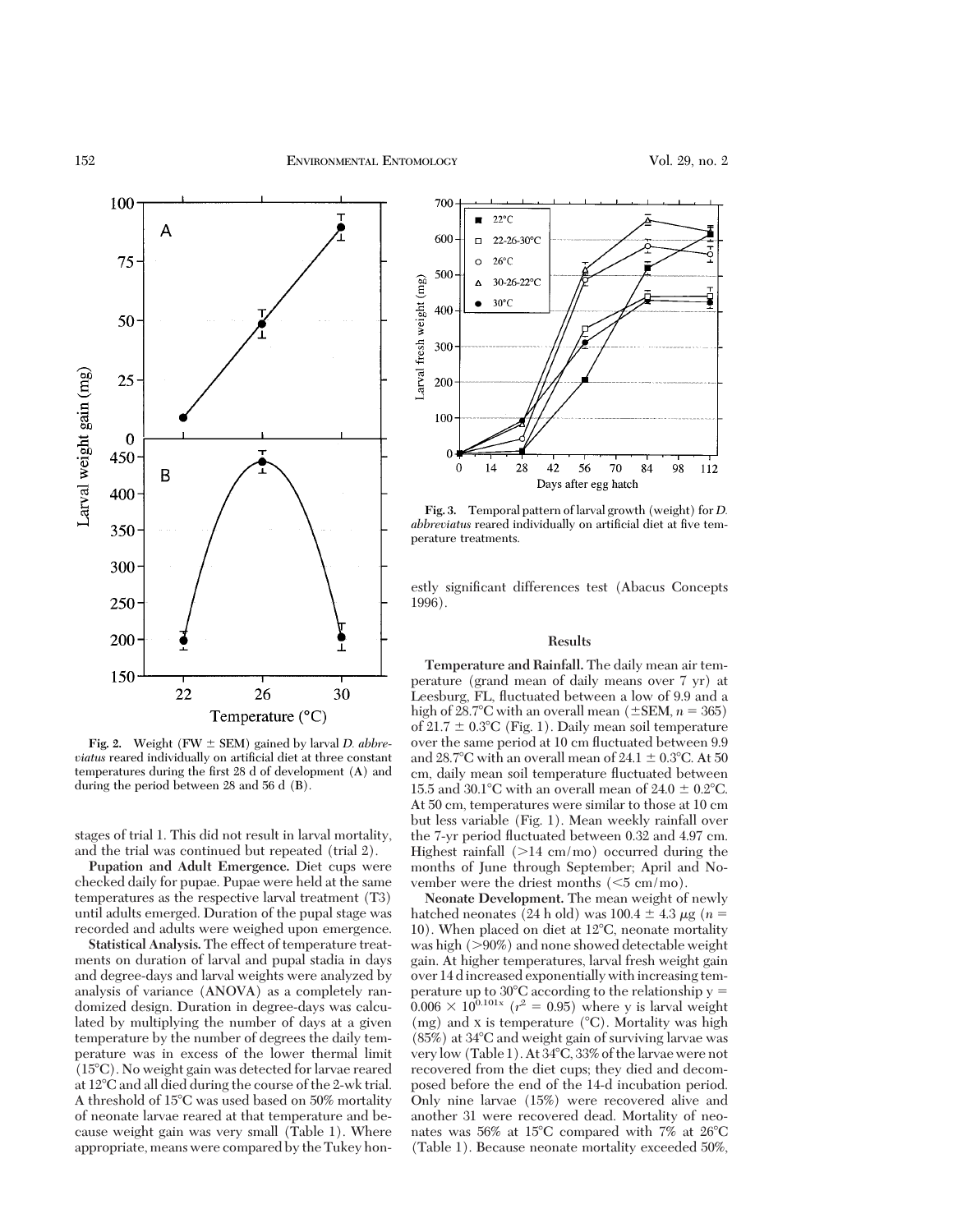| $^{\circ}C$ | Larval period       |                  |                                          | %            |
|-------------|---------------------|------------------|------------------------------------------|--------------|
|             | Duration $(d)$      | $\boldsymbol{n}$ | DD ( $^{\circ}$ C – d > 15 $^{\circ}$ C) | mortality    |
|             |                     | Trial 1          |                                          |              |
| 26          | $106.4 \pm 2.5a$    | 31               | $1,170.6 \pm 27.7a$                      | 11           |
| 22-26-30    | $132.5 \pm 5.4b$    | 29               | $1.507.8 \pm 80.3b$                      | 17           |
| 30-26-22    | $134.1 \pm 4.2b$    | 33               | $1,418.6 \pm 29.2b$                      | 13           |
| 30          | $140.3 \pm 7.9$ bc  | 24               | $2,103.8 \pm 118.4c$                     | 27           |
| 22          | $157.1 \pm 5.0c$    | 28               | $1.100.0 \pm 35.0a$                      | 11           |
|             |                     | Trial 2          |                                          |              |
| 26          | $125.1 \pm 3.1a$    | 38               | $1,376.5 \pm 34.6ab$                     | $\theta$     |
| 30          | $143.8 \pm 10.0ab$  | 12               | $2,157.5 \pm 149.9c$                     | 35           |
| 22-26-30    | $158.0 \pm 10.4$ bc | 15               | $2,034.0 \pm 155.4c$                     | 50           |
| 30-26-22    | $163.8 \pm 3.9$ bc  | 35               | $1,482.8 \pm 27.5$                       | 3            |
| 22          | $175.1 \pm 3.1c$    | 40               | $1.225.7 \pm 21.5a$                      | $\mathbf{0}$ |

Table 2. Mean ( $\pm$ SEM) duration and mortality of larval stages of *D. abbreviatus* reared on artificial diet at different conditions of **constant and varying temperature**

Means within columns followed by the same letter are not significantly different ( $\alpha = 0.05$ , Tukey HSD).

15°C was used as the lower thermal limit for the purpose of calculating degree-days.

**Larval Development.** When measured at 28 d after egg hatch, rate of larval growth was linearly related to temperature (Fig. 2A) within the range of  $22-30^{\circ}$ C. However, during the second month of larval growth  $(28-56 d)$ , the rate of growth at 30 $\degree$ C declined relative to that at  $26^{\circ}$ C and was equivalent to the rate of growth at  $22^{\circ}$ C (Fig. 2B). Duration of larval stadia differed between trials 1 and 2, probably because of the brief power outage during trial 1. For this reason, data from trial 2 are probably more precise. Nevertheless, the data from the two trials are similar in that larval development at constant temperatures was fastest at  $26^{\circ}$ C and slowest at  $22^{\circ}$ C. Larval mortality, especially in trial 2, was highest at constant  $30^{\circ}$ C and increasing temperature  $(22-26-30^{\circ}\text{C})$  (Table 2). Although development was slower at constant  $22^{\circ}$ C compared with that at constant  $26^{\circ}$ C, larval mortality was low (Table 4), and larvae reared at constant  $22^{\circ}$ C or decreasing temperature  $(30-26-22^{\circ}\text{C})$  gained more weight (Fig. 3) and produced heavier adults than those reared at constant  $26^{\circ}$ C (Table 4).

**Pupation and Adult Emergence.** The temperature regime experienced during larval development had no effect on the duration of the pupal stadium  $(P > 0.1)$ , ANOVA). The duration of the pupal stage was inversely proportional to temperature (T3). There was a slight effect of trial on duration of the pupal stage  $(P = 0.03, ANOVA)$  and there was a significant interaction between trial and temperature  $(T3)$   $(P < 0.01)$ . Therefore, results of trials 1 and 2 are presented separately (Table 3). In both trials, the rate of pupal development was directly proportional to temperature, decreasing in trial 2 from 35 d at 22°C to 14 d at  $30^{\circ}$ C. Mortality during the pupal stage was negligible at 22 and 26°C, but increased at 30°C to 23 and 44% in trials 1 and 2, respectively.

Linear extrapolation of the relationship between developmental rate and temperature ( $y = 0.0045x$  – 0.0685) yielded a lower thermal threshold for pupal development of  $15.2^{\circ}$ C. In trial 1, there was no difference in degree-days required for pupal development at the three temperatures tested (Table 3, ANOVA). In trial 2, the number of degree-days required for completion of the pupal stage at  $30^{\circ}$ C was significantly smaller compared with the other two temperatures  $(P < 0.01, ANOVA)$ . However, given the high mortality (44%) at this treatment and the consequently smaller sample size (16), this difference was ignored to calculate the mean degree-days for pupation. The overall mean  $\pm$  SEM required for pupal development was  $233.6 \pm 2.2$  DD ( $n = 305$ ).

**Table 3. Mean (**6**SEM) duration of and mortality during pupal stage of** *D. abbreviatus* **at three constant temperatures when reared on artificial diet**

|             | Pupal stage     |                  |                                      | %         |
|-------------|-----------------|------------------|--------------------------------------|-----------|
| $^{\circ}C$ | Duration<br>(d) | $\boldsymbol{n}$ | DD ( $^{\circ}C - d > 15^{\circ}C$ ) | mortality |
|             |                 | Trial 1          |                                      |           |
| 22          | $32.6 \pm 0.6a$ | 73               | $228.1 \pm 3.9a$                     | 3         |
| 26          | $19.5 \pm 0.5$  | 31               | $215.0 \pm 5.8a$                     | $\Omega$  |
| 30          | $15.7 \pm 0.5c$ | 56               | $234.9 \pm 6.9a$                     | 23        |
|             |                 | Trial 2          |                                      |           |
| 22          | $35.2 \pm 0.7a$ | 54               | $246.4 \pm 4.7a$                     |           |
| 26          | $21.9 \pm 0.4$  | 75               | $241.3 \pm 4.0a$                     | 3         |
| 30          | $14.1 \pm 0.5c$ | 16               | $210.9 \pm 7.7$ b                    | 44        |

Means within columns followed by the same letter are not significantly different ( $\alpha = 0.05$ , Tukey HSD).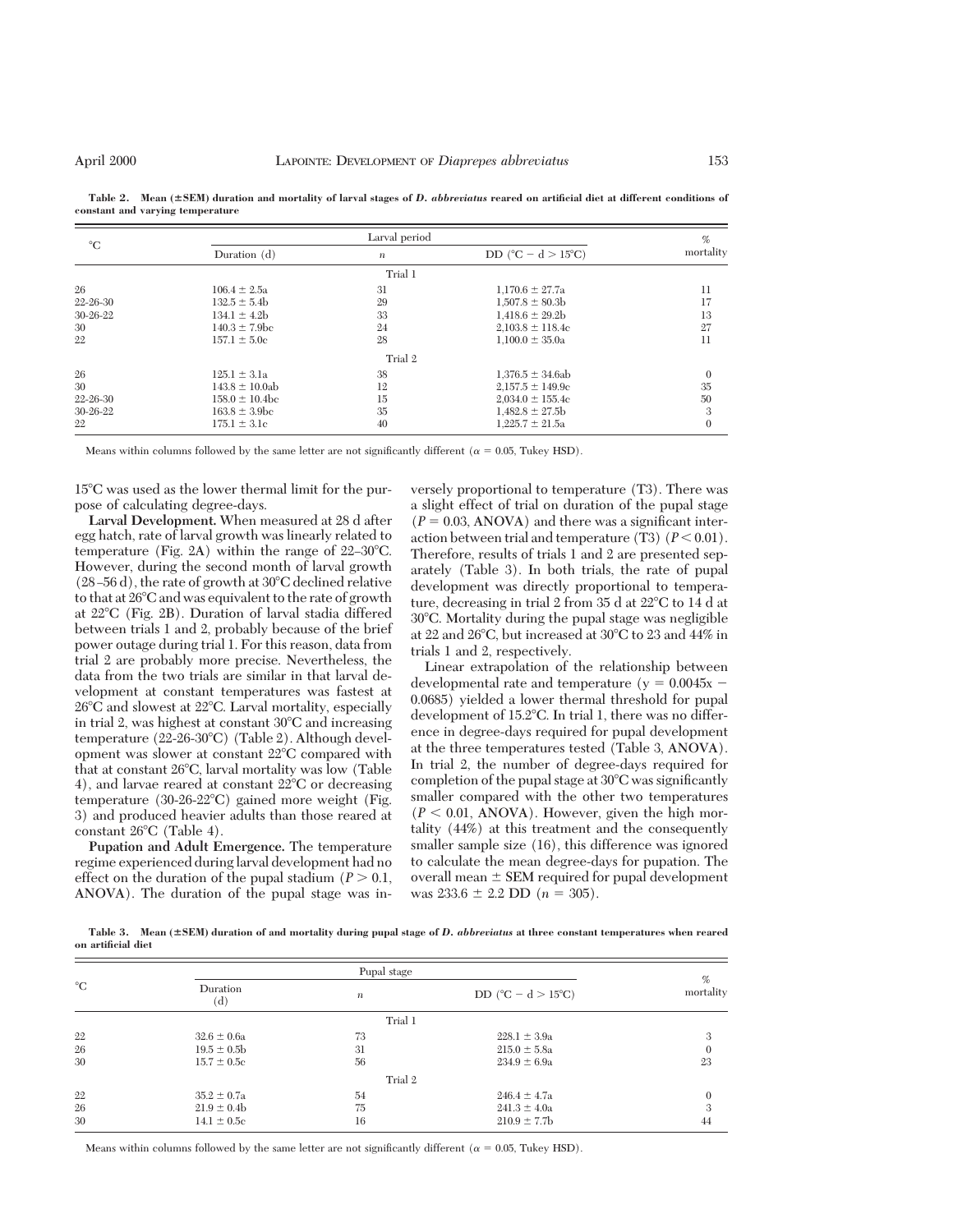Table 4. Mean ( $\pm$ SEM) fresh weight of adults at emergence and **mortality during immature stadia for** *D. abbreviatus* **reared at five temperature regimes on artificial diet**

| °C       | Wt, mg            | n  | %<br>mortality |
|----------|-------------------|----|----------------|
| 22       | $366.8 \pm 9.2a$  | 52 | 3              |
| 30-26-22 | $352.0 \pm 7.2a$  | 58 | 8              |
| 26       | $321.0 \pm 6.2$   | 69 | 7              |
| 22-26-30 | $278.1 \pm 8.9c$  | 31 | 46             |
| 30       | $244.3 \pm 10.5c$ | 28 | 35             |

Means followed by the same letter are not significantly different  $(\alpha = 0.05,$  Tukey HSD).

There was no effect of trial  $(P = 0.98, ANOVA)$ , nor was there a significant interaction between trial and temperature  $(P = 0.11, ANOVA)$  on fresh weight of adults at emergence. Temperature had a highly significant effect on adult weight  $(P < 0.01, ANOVA)$ . Adults weighed least at emergence when reared either at  $30^{\circ}$ C continuously or at  $22{\text -}26{\text -}30^{\circ}$ C. The largest adults emerged when larvae were reared either at  $22^{\circ}$ C continuously or at 30-26-22 $^{\circ}$ C (Table 4).

Cumulative mortality (combined larval and pupal mortality) was high when insects were reared at  $30^{\circ}$ C continuously or at  $22$ -26-30 $\degree$ C. The highest mortality occurred when the temperature experienced by late instars was  $30^{\circ}$ C (constant  $30^{\circ}$ C and  $22$ -26-30 $^{\circ}$ C). At constant 22°C, larvae took longer to develop to adult compared with larvae reared at constant  $26^{\circ}$ C (Table 4). Adult emergence took an average of 64 d longer at  $22$  than at  $26^{\circ}$ C, and  $21$  d longer at 30 than at  $26^{\circ}$ C (Fig. 4).

## **Discussion**

Conditions of humidity experienced by larvae and pupae were maintained constant throughout the experiments by holding diet cups in plastic bags and by replacing diet cups with fresh diet every month. This probably was responsible for low variance associated with mean development times and weights compared with previous studies.

For *D. abbreviatus,* there was a strong interaction between age of larvae and response to temperature. The developmental rate of neonates asymptotically approached zero as temperature decreased below  $22^{\circ}$ C; 15<sup>o</sup>C appears to be the lower thermal limit for neonates. Weight gain was exponentially related to temperature during the first 14 d after egg hatch. Subsequently, to 28 d, larval weight gain was linearly related to temperature in the range of  $22-30^{\circ}$ C. Finally, larval weight gain from 28 to 56 d after egg hatch at the same temperatures showed a strong reduction and increased mortality at  $30^{\circ}$ C (Fig. 2). The results indicate that growth of early instars is favored by high temperatures but late instars have a lower optimal temperature for development  $(26^{\circ}C)$ . For this reason, it may not be appropriate to use the lower thermal limit determined for neonates  $(15^{\circ}C)$  for other life stages. However, linear extrapolation of pupal developmental rates resulted in a lower thermal limit for



Fig. 4. Age-specific survivorship of *D. abbreviatus* reared on artificial diet at three constant temperatures. Data for adults and dead (larvae and pupae) are cumulative.

pupation of  $15.2^{\circ}$ C, nearly identical to the threshold for neonates.

In the field, adult *D. abbreviatus* oviposit on leaves. Neonates fall to the ground, disperse, and begin to burrow in search of feeding sites. During this process, they may be exposed for varying periods to relatively high temperatures as demonstrated by the daily maxima for air and superficial soil temperatures at Leesburg (Fig. 1). Presumably, later instars, which occur at greater depths, are insulated from higher temperatures and temperature fluctuations.

Wolcott and Martorele (1943) observed an abundance of egg masses on sugar cane in Puerto Rico during May-June with a secondary peak in September-October. Few eggs were found after early December. In Florida, adults of *D. abbreviatus* can be found in the field throughout the year, with peaks often preceded by heavy rainfall (Beavers and Selhime 1986). Given the yearly mean soil temperature at Leesburg, FL, of  $24^{\circ}$ C, interpolating from the values in tables 2 and 3, and assuming a preoviposition period of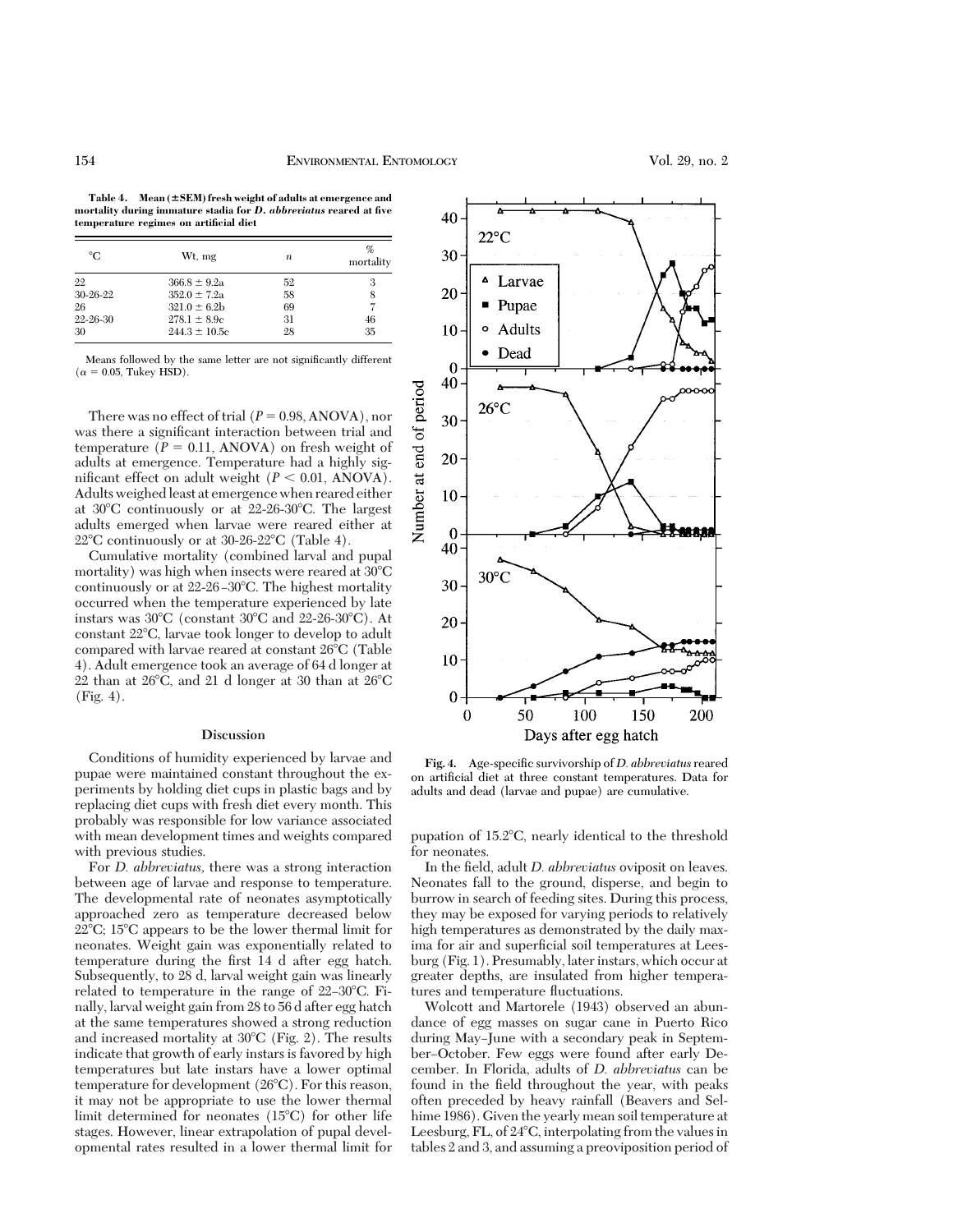14 d (unpublished data), a single generation of *D. abbreviatus* would take 200 d or 28.5 wk. Although two generations per year may be possible under warmer soil conditions, this calculation may explain why no strong seasonal peak of abundance for adults has been observed in central Florida and why adults are observed in the field over several months.

In the study reported by Quintela et al. (1998), mean duration of the larval period of *D. abbreviatus* was  $153 \pm 28$  d and duration of the pupal stage was  $17 \pm 4$  d at 27°C. The duration of the larval stadia was 4-7 wk longer than reported here at  $26^{\circ}$ C (Table 2). Also, the results of Quintela et al. (1998) were variable as measured by coefficient of variation, *C* (standard deviation/mean) calculated here from their results: duration of larval stadia was 153 d ( $C = 108\%$ ), duration of pupal stage was 17 d  $(C = 59\%)$ , mean larval weight before pupation was  $480 \text{ mg } (C = 124\%)$ , and mean adult weight was  $276 \text{ mg } (C = 97\%)$ . Subsequent to that publication, Lapointe and Shapiro (1999) demonstrated the importance of humidity to development and pupation of *D. abbreviatus.* In that study, larval development was completed in  $126 \pm 2.3$  d ( $C = 13\%$ ). They showed that diet cups containing artificial diet used for rearing *D. abbreviatus* were subject to desiccation, especially over the long periods  $(4-5 \text{ mo})$ required for *D. abbreviatus* to complete development. In the experiments reported here, care was taken to avoid loss of moisture in the diet by sealing the cups in plastic bags and replacing the diet every 28 d. As a result, development was fast and synchronized: the larval period was 106 d in trial  $1 \ (C = 13\%)$  and 125 d in trial 2  $(C = 15\%)$ ; the pupal stage was 20 d in trial 1 ( $C = 14\%$ ) and 22 d in trial 2 ( $C = 16\%$ ). Similarly, fresh weight of adults was less variable in the current study where humidity was controlled than in the previous study (mean adult fresh weight at emergence at  $26^{\circ}$ C was 321 mg,  $C = 16\%$  (Table 4). These data show there is no obligate diapause as suggested by Wolcott (1934) and suggest that, exclusive of host plant effects, soil temperature and humidity alone determine developmental rate and the timing of adult emergence.

DuCharme (1971) showed that soil under shade of citrus trees in Florida was cooler and had a more uniform temperature than unshaded soil both in Lakeland fine sand (Lake Alfred, Polk County) and Parkwood soil (Ft. Pierce, St. Lucie County). The upper 15 cm were subject to large diurnal temperature ßuctuations, inßuenced by shading and water saturation. At depths below 46 cm, temperature was similar in shaded and unshaded and little diurnal oscillation was detected. At 15 cm, the maximum daily temperatures in unshaded soil exceeded  $30^{\circ}$ C in the summer; in shaded soil, maximum daily values only reached a yearly high of approx. 26°C at Lake Alfred. Diurnal temperature ßuctuations were not as great in Parkwood soil (Ft. Pierce) as in Lakeland soil. Summer high maximum temperatures at 15 cm were approx. 29 in unshaded and  $24^{\circ}$ C in shaded soils.

The rate of pupal development was directly proportional to temperature, requiring approximately twice as many days (15 d) to complete pupation at  $22^{\circ}$ C compared with  $30^{\circ}$ C (34 d). Mean daily winter soil temperatures in central Florida routinely fall below  $20^{\circ}$ C for 2–3 mo (Fig. 1). Additional trials would be required to determine accurately thelower thermal limit for pupal development and the effect of lower temperatures on pupal survival. It is not known when pupation occurs in the field. If adult emergence can be demonstrated by field-trapping to be synchronous, it may be worthwhile to determine the proximal stimulus for adult eclosion and emergence (Tauber et al. 1998). Teneral adult *D. abbreviatus* remain in the pupal cell for a variable period of time before emerging. Spring rains may trigger spring emergence whereas continuous high moisture in the soil may ensure continuous development over the summer months. In this context, management practices related to irrigation methods may affect the seasonal ecology of *D. abbreviatus.*

### **Acknowledgments**

The author thanks Hunter Smith and Karin Crosby (U.S. Horticultural Research Laboratory, USDA-ARS, Orlando, FL) for technical assistance. Temperature and rainfall data were provided by Randy Driggers (A. H. Whitmore U.S. Horticultural Research Laboratory Foundation Farm, USDA-ARS, Leesburg, FL).

### **References Cited**

- **Abacus Concepts. 1996.** StatView reference. Abacus Concepts, Berkeley, CA.
- **Beavers, J. B. 1982.** Biology of *Diaprepes abbreviatus* (Coleoptera: Curculionidae) reared on an artificial diet. Fla. Entomol. 65: 263-269.
- **Beavers, J. B., and A. G. Selhime. 1986.** Population dynamics of *Diaprepes abbreviatus* in an isolated citrus grove in central Florida. J. Econ. Entomol. 69: 9-10.
- **Diaprepes Task Force. 1995.** Florida Department of Agriculture and Consumer Services. Division of Plant Industry, Bureau of Pest Eradication and Control, Gainesville, FL.
- **DuCharme, E. P. 1971.** Soil temperature in Florida citrus groves. Fla. Agric. Exp. Stn. Tech. Bull. 747:
- **Lapointe, S. L., and J. P. Shapiro. 1999.** Effect of soil moisture on development of *Diaprepes abbreviatus* (Coleoptera: Curculionidae). Fla. Entomol. 82: 291-299.
- **Quintela, E. D., J. Fan, and C. W. McCoy. 1998.** Development of *Diaprepes abbreviatus* (Coleoptera: Curculionidae) on artificial and citrus root substrates. J. Econ. Entomol. 91: 1173-1179.
- **Rogers, S., J. H. Graham, and C. W. McCoy. 1996.** Insectplant pathogen interactions: preliminary studies of *Diaprepes* root weevil injuries and *Phytophthora* infections. Proc. Fla. State Hortic. Soc. 109: 57-62.
- **Tauber, M. J., C. A. Tauber, J. P. Nyrop, and M. G. Villani. 1998.** Moisture, a vital but neglected factor in the seasonal ecology of insects: hypotheses and tests of mechanisms. Environ. Entomol. 27: 523-530.
- **Wolcott, G. N. 1933.** Otiorhynchids oviposit between paper. J. Econ. Entomol. 26: 1172-1173.
- **Wolcott, G. N. 1934.** The diapause portion of the larval period of *Diaprepes abbreviatus* L. J. Agric. Univ. Puerto Rico 18: 417-427.